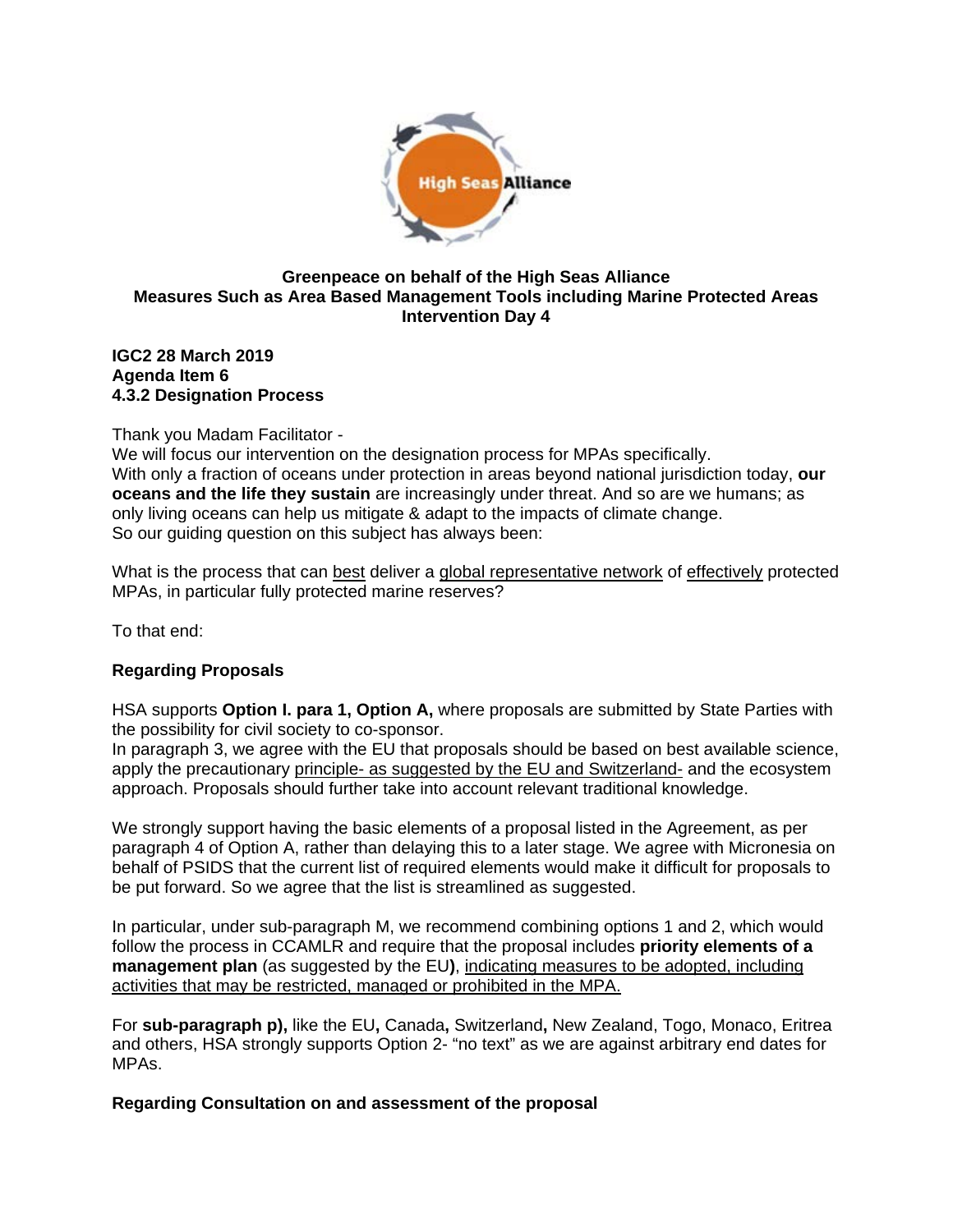The HSA supports a global consultation process that is time-bound, inclusive, transparent and open to *all* stakeholders, including regional and sectoral bodies, building on Option I. It is through this inclusive process that all stakeholders would be able to weigh in on conservation measures needed to effectively implement the proposed marine protected area.

For Paragraph 7 we support **Option A** where the Scientific Committee set forth in the Agreement shall **review the proposal** and input received during the consultation process **taking into account the cumulative impacts of activities** and **make a recommendation** to the Conference of Parties.

#### **Regarding Decision-making**

The HSA supports global decision-making on proposals through a Conference of Parties and here we support **Option I ,Paragraph 1, Under Option A we support Option 2**. We support the suggestion by the African Group that it should be the **establishment, rather than**  designation marine protected areas. We would also add that the establishment of MPAs should **include associated conservation measures,** in light of the scientific advice" etc as per the text.

We think this is necessary because referring decision making on the establishment of MPAs or the adoption of conservation measures to bodies with different mandates and membership outside this Agreement, would lead to the same fragmentation that the Agreement is meant to remedy, and may lead to the proliferation of global paper parks - areas protected on paper but not at sea.

For Paragraph 2, we support **Option B**, as suggested by Algeria on behalf of the African Group, Micronesia on behalf of PSIDS, Argentina on behalf of the Latin American Like Minded Countries, New Zealand, and would further specify here that if all efforts to reach consensus have been exhausted that a **voting** procedure shall apply to avoid deadlocks and paralysis. The first UN [Ocean Assessment](http://www.worldoceanassessment.org/) stressed that, **"urgent action on a global scale is needed** to protect the world's oceans" so we feel strongly that the decision making modalities of the new agreement should reflect this urgency.

Finally, for ABMTs other than MPAs: we could see a similar process for their adoption by the COP of the new agreement, as it is important to future proof the Treaty so that it can fill gaps and respond to emerging activities.

The HSA will be submitting a written statement for your consideration. Thank you madam Chair.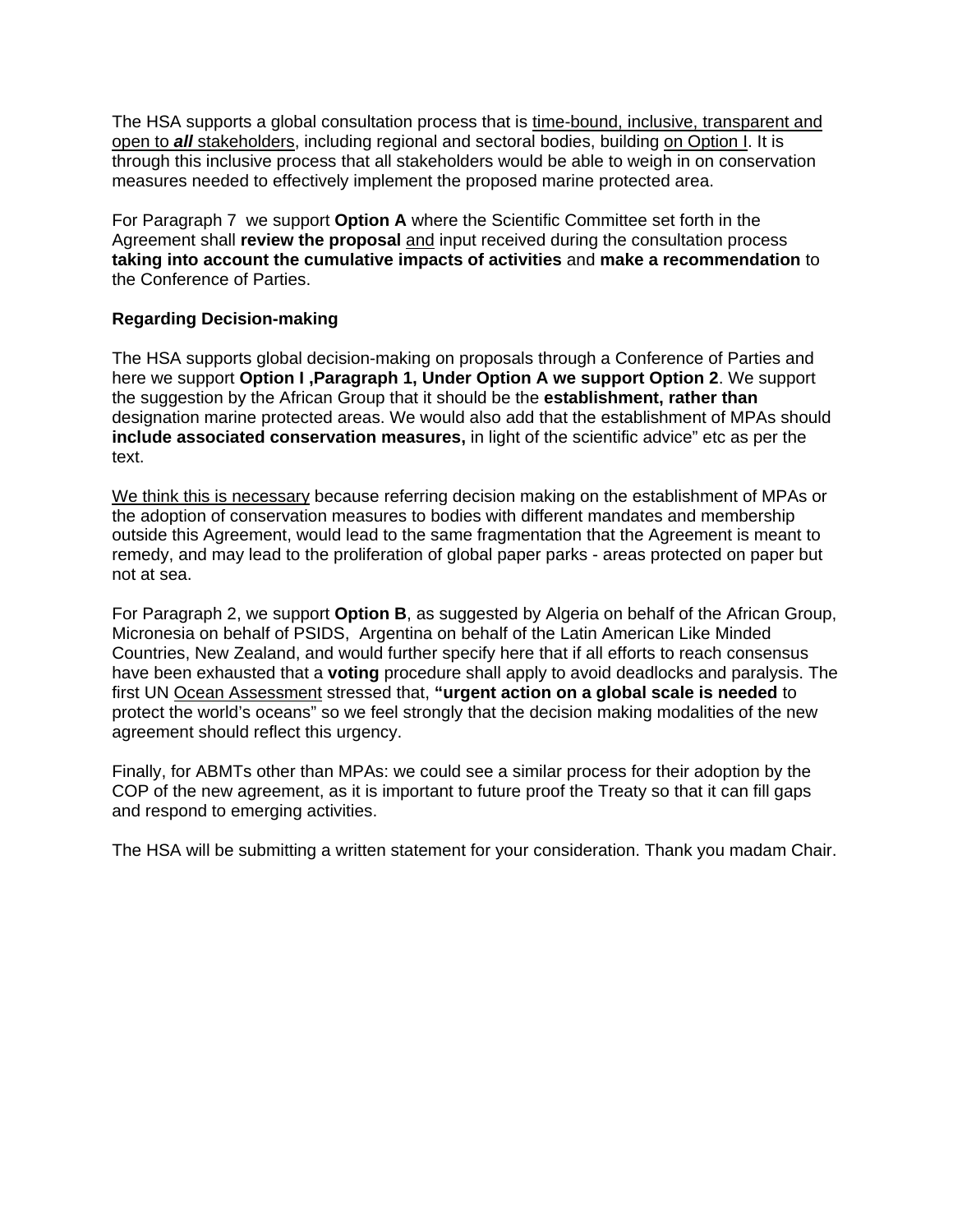# **Recommendations on President's Aid to Negotiations Area-based Management Tools and MPAs**

| <b>Issue</b>             | <b>Recommendations on President's Text (with</b><br>proposed edits) $1$                                                                                                                                                                                             | <b>Rationale</b>                                                                                                                                                                                                                                                                                                                                                                                                                                                                                                                                                                                                                                                                                                         | <b>Precedent and</b><br><b>Support (where</b><br>applicable)                                                                                                                                                                                                                                                                                                                                                                                                                                           |
|--------------------------|---------------------------------------------------------------------------------------------------------------------------------------------------------------------------------------------------------------------------------------------------------------------|--------------------------------------------------------------------------------------------------------------------------------------------------------------------------------------------------------------------------------------------------------------------------------------------------------------------------------------------------------------------------------------------------------------------------------------------------------------------------------------------------------------------------------------------------------------------------------------------------------------------------------------------------------------------------------------------------------------------------|--------------------------------------------------------------------------------------------------------------------------------------------------------------------------------------------------------------------------------------------------------------------------------------------------------------------------------------------------------------------------------------------------------------------------------------------------------------------------------------------------------|
| II.1 Use of terms (pg 4) | 15) "Area-based management tool" means:<br>[OPTION I] A management tool measure designed and<br>applicable in for a specified area located beyond national<br>jurisdiction with a view to achieve defined the objectives of this<br>instrument.                     | This option and the edits made to it help it better<br>align with the IUCN definition.                                                                                                                                                                                                                                                                                                                                                                                                                                                                                                                                                                                                                                   | <b>IUCN Policy brief</b><br>definition: Area Based<br><b>Management Tools</b><br>(ABMTs) are regulations of<br>human activity in a<br>specified area to achieve<br>conservation or resource<br>management objectives                                                                                                                                                                                                                                                                                   |
|                          | 16) Marine protected area" means a geographically defined<br>marine area which is established under this instrument<br>where human activities are or regulated, and managed or<br>prohibited to achieve specific long-term biodiversity<br>conservation. objectives | The current definition under Art. 2 CBD is limited<br>in that it implies that MPAs can be designated<br>without any management in place. We therefore<br>suggest using a definition referring to areas that<br>can be "established" rather than just "designated"<br>and to activities that are regulated, managed or<br>prohibited, which is broad enough to include<br>marine reserves (without the risks associated with<br>trying to define marine reserves). The CBD<br>definition is also too broad as it fails to distinguish<br>MPAs from other area-based measures that may<br>be short term, single sector, or single<br>habitat/species. Accordingly, we suggest adapting<br>the CBD definition as indicated. | <b>IUCN</b> defines a protected<br>area as: "A clearly defined<br>geographical space,<br>recognised, dedicated and<br>managed, through legal or<br>other<br>effective means, to<br>achieve the long-term<br>conservation of nature<br>with associated ecosystem<br>services<br>and cultural values- at<br>https://portals.iucn.org/lib<br>rary/sites/library/files/doc<br>uments/PAG-021.pdf<br>CBD Art. 2 provides:<br>"Protected area" means<br>a geographically defined<br>area which is designated |

<sup>&</sup>lt;sup>1</sup> HOW TO READ THE PROPOSED EDITS: our recommended text is in bold, and replaces original text (strikenthrough)

 $\overline{a}$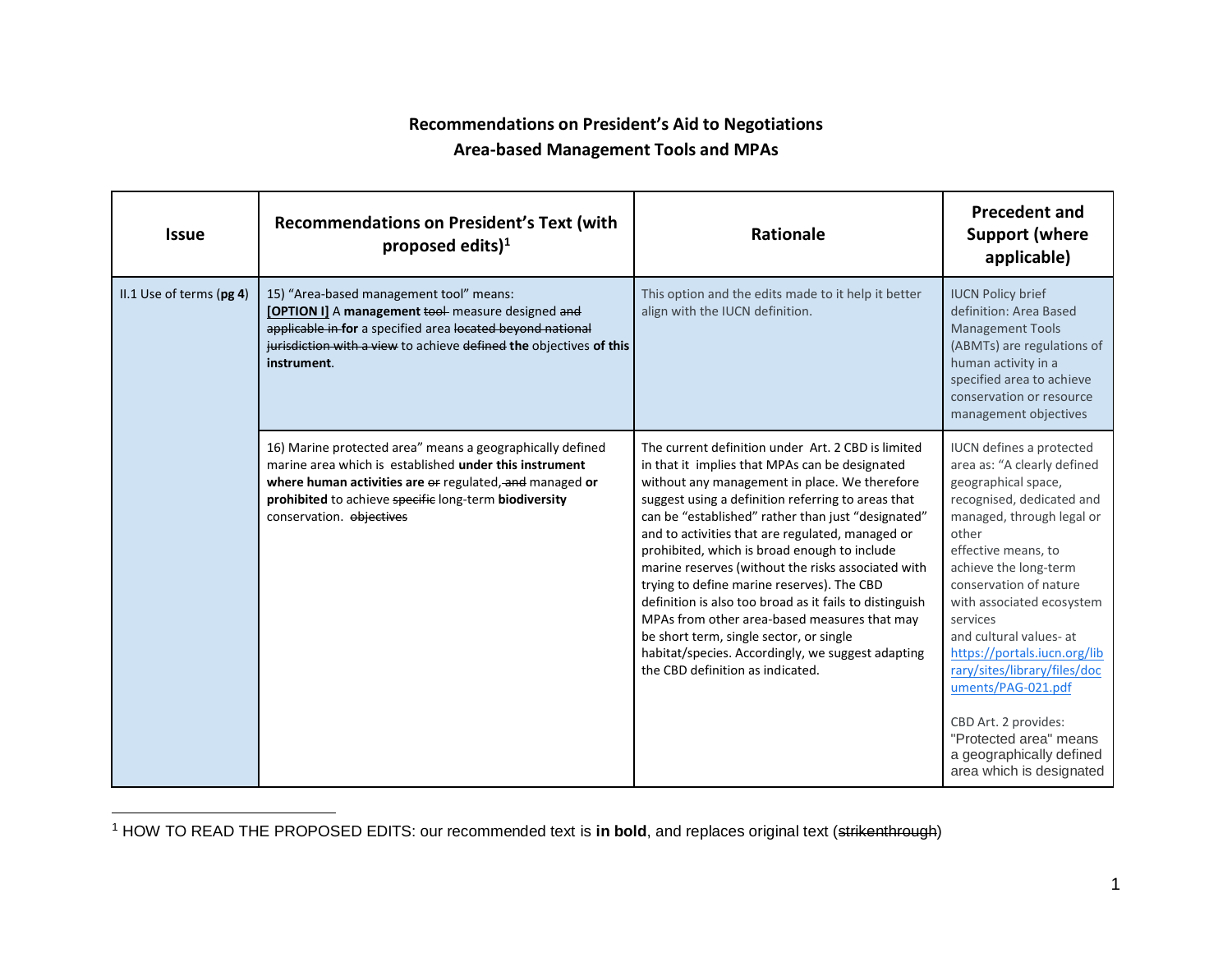|                                                                                                      |                                                                                                                                                                                                                                                                                                                                                                                                                                                                                                                                                                                                                                                                                                                                                                                                                                                                                                                                                                                                 |                                                                                                                                                                                                                                                                                                                                                                                                                                                                                                                                                                                                                                                                                                                                                                                                                                                                                                                                                              | or regulated and<br>managed to achieve<br>specific conservation<br>objectives."                                                                                                                                                                                                                                                                                                               |
|------------------------------------------------------------------------------------------------------|-------------------------------------------------------------------------------------------------------------------------------------------------------------------------------------------------------------------------------------------------------------------------------------------------------------------------------------------------------------------------------------------------------------------------------------------------------------------------------------------------------------------------------------------------------------------------------------------------------------------------------------------------------------------------------------------------------------------------------------------------------------------------------------------------------------------------------------------------------------------------------------------------------------------------------------------------------------------------------------------------|--------------------------------------------------------------------------------------------------------------------------------------------------------------------------------------------------------------------------------------------------------------------------------------------------------------------------------------------------------------------------------------------------------------------------------------------------------------------------------------------------------------------------------------------------------------------------------------------------------------------------------------------------------------------------------------------------------------------------------------------------------------------------------------------------------------------------------------------------------------------------------------------------------------------------------------------------------------|-----------------------------------------------------------------------------------------------------------------------------------------------------------------------------------------------------------------------------------------------------------------------------------------------------------------------------------------------------------------------------------------------|
| III. 1. General<br>principles and<br>approaches (pg 22)                                              | Move principles under one single Article applying to the<br>overall Treaty, with some principles included in the preamble.                                                                                                                                                                                                                                                                                                                                                                                                                                                                                                                                                                                                                                                                                                                                                                                                                                                                      | The inconsistent listing of principles (i.e.<br>overlapping in some cases and incomplete in<br>others) under different elements risks undermining<br>one of the main goals of the instrument, which is<br>to unify approaches, principles and obligations for<br>all sectors and activities                                                                                                                                                                                                                                                                                                                                                                                                                                                                                                                                                                                                                                                                  |                                                                                                                                                                                                                                                                                                                                                                                               |
| 4.1 Objectives of area-<br>based management<br>tools, including marine<br>protected areas (pg<br>22) | 1) Area-based management tools, including marine<br>protected areas, shall contribute to the objective of the<br>conservation and sustainable use of marine biological<br>diversity of areas beyond national jurisdiction, including<br>through protection and restoration of marine biological<br>diversity                                                                                                                                                                                                                                                                                                                                                                                                                                                                                                                                                                                                                                                                                    | The specific objective of the ABMT/MPA section<br>should be more compelling than simply repeating<br>the overarching objective of the Treaty and include<br>a reference to restoration of marine biodiversity, in<br>line with the Rio+20 commitment to restore the<br>health, productivity and resilience of oceans and<br>marine ecosystems                                                                                                                                                                                                                                                                                                                                                                                                                                                                                                                                                                                                                | World Summit on<br>Sustainable Development<br>(WSSD);<br>The Future We Want, Para<br>158                                                                                                                                                                                                                                                                                                      |
|                                                                                                      | 2) OPTION I: Depending on the type of tool, specific objectives<br>of area-based management tools, including marine<br>protected areas, may include:<br>$(a)$ enhancing cooperation and coordination in the use of area-<br>based management tools, including marine protected<br>areas, among States and existing relevant legal instruments<br>and frameworks and relevant global, regional and sectoral<br>bodies<br>(b)<br>effectively implementing related existing<br>international obligations, in particular those under the<br>Convention, and international commitments<br>(c) promoting a holistic and cross-sectoral approach to ocean<br>management<br>(d)<br>conserving and sustainably using areas designated to<br>recognized as having special value under existing relevant<br>legal instruments and frameworks and relevant global,<br>regional and sectoral bodies so as to preserve these special<br>values<br>(e)[Option A] establishing a connected network of effective | The Agreement should enable the international<br>community to meet longstanding global<br>commitments to establish a representative network<br>of MPAs and protecting 10% of coastal and marine<br>areas by 2020, together with the IUCN goal,<br>following scientific recommendations, to set aside<br>at least 30% of the ocean as highly protected MPAs<br>by 2030.<br>With only a fraction of oceans under protection in<br>areas beyond national jurisdiction (ABNJ), marine<br>animals and areas critical for their survival are<br>increasingly under threat; and so are natural ocean<br>carbon sinks that help the planet mitigate against<br>the impacts of climate change. Establishing highly<br>protected MPAs are necessary to halt biodiversity<br>loss, safeguard natural carbon sinks from further<br>degradation and increase the resilience of nature<br>against the manifold of pressures, including ocean<br>warming and acidification. | - CBD's AICHI target 11<br>- SDG 14.5<br>- IUCN WCC-2016-Res-050<br>"Increasing marine<br>protected area coverage<br>for effective marine<br>biodiversity conservation",<br>Para 2 and 4.<br>- Conservation Measure<br>91-04 (2011) General<br>framework for the<br>establishment of CCAMLR<br>Marine Protected Areas,<br>Para 2.<br><b>UNCLOS Article 194.5</b><br>Madrid Protocol, Annex V. |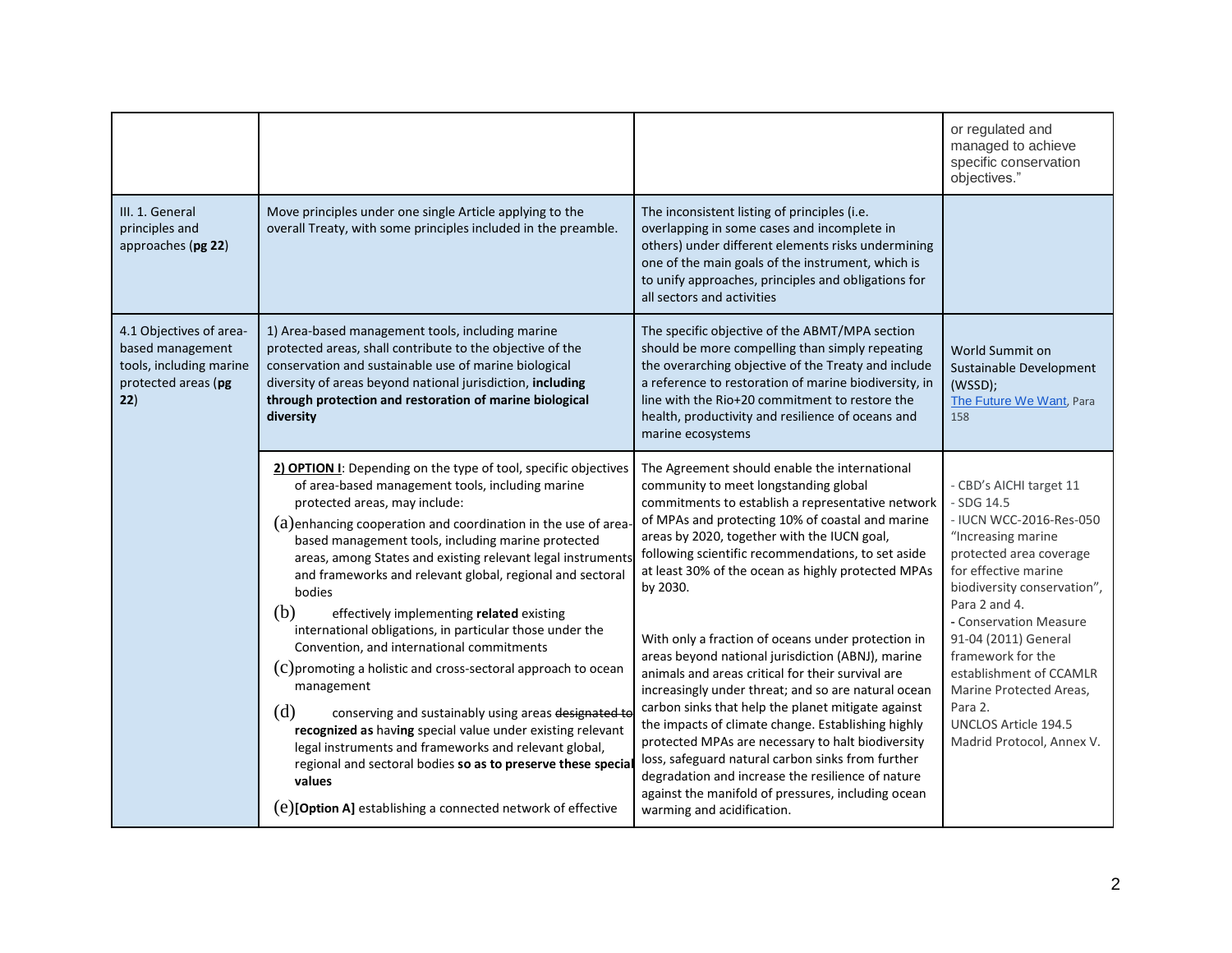|                                                                                                       | and equitably managed, ecologically representative marine<br>protected areas<br>$(f)$ protecting, including preventing damage or degradation,<br>or, as appropriate, rehabilitating and restoring key<br>ecosystems processes and biodiversity, including but not<br>limited to those which are:<br>1. vulnerable to impacts, including from climate change,<br>ocean acidification, anthropogenic ocean noise<br>pollution, and other cumulative effects, such as<br>unique, fragile/sensitive, rare or highly biodiverse<br>habitats and features;<br>2. essential for the survival, function, or recovery of rare<br>depleted, threatened or endangered marine species<br>and other forms of marine life;<br>3. natural carbon stores;<br>including with a view to enhancing productivity, health<br>and building resilience to stressors, including those<br>related to climate change, ocean acidification and<br>marine pollution<br>(g)<br>supporting food security and other socioeconomic<br>objectives<br>(h)<br>creating scientific reference areas for baseline<br>research<br>$(i)$ safeguarding aesthetic, natural or wilderness values<br>$(j)$ maintaining areas of particular interest to ongoing or<br>planned scientific research | Regarding (d) it is important to include areas that<br>have been recognized for their special values, not<br>just those that have been designated. It would also<br>be important to ensure that these areas are<br>managed so as to preserve their special values.                                                                                                                                                                                                                                                                                                                             |                                                                                                                                                                                                                            |
|-------------------------------------------------------------------------------------------------------|------------------------------------------------------------------------------------------------------------------------------------------------------------------------------------------------------------------------------------------------------------------------------------------------------------------------------------------------------------------------------------------------------------------------------------------------------------------------------------------------------------------------------------------------------------------------------------------------------------------------------------------------------------------------------------------------------------------------------------------------------------------------------------------------------------------------------------------------------------------------------------------------------------------------------------------------------------------------------------------------------------------------------------------------------------------------------------------------------------------------------------------------------------------------------------------------------------------------------------------------------|------------------------------------------------------------------------------------------------------------------------------------------------------------------------------------------------------------------------------------------------------------------------------------------------------------------------------------------------------------------------------------------------------------------------------------------------------------------------------------------------------------------------------------------------------------------------------------------------|----------------------------------------------------------------------------------------------------------------------------------------------------------------------------------------------------------------------------|
| 4.2. Relationship to<br>measures under<br>relevant instruments,<br>frameworks and<br>bodies, (pg. 22) | 1). The implementation of this Part shall not undermine<br>existing relevant legal instruments and frameworks and<br>relevant global, regional and sectoral bodies.                                                                                                                                                                                                                                                                                                                                                                                                                                                                                                                                                                                                                                                                                                                                                                                                                                                                                                                                                                                                                                                                                  | The Aid to Negotiations, at pg 7, under general<br>elements, "4. Relationship to the Convention and<br>other instruments and frameworks and relevant<br>global, regional and sectoral bodies", under 4 (2)<br>OPTION II provides that "The implementation of<br>this instrument shall not undermine existing<br>relevant legal instruments and frameworks and<br>relevant global, regional and sectoral bodies."<br>Thus, It is sufficient to mention it in one single<br>Article under the general provisions applicable to<br>all elements, and need not be repeated within each<br>element. | UNGA Res. 72/249, Para 7,<br>"Recognizes that this<br>process and its result<br>should not undermine<br>existing relevant legal<br>instruments and<br>frameworks and relevant<br>global, regional and<br>sectoral bodies". |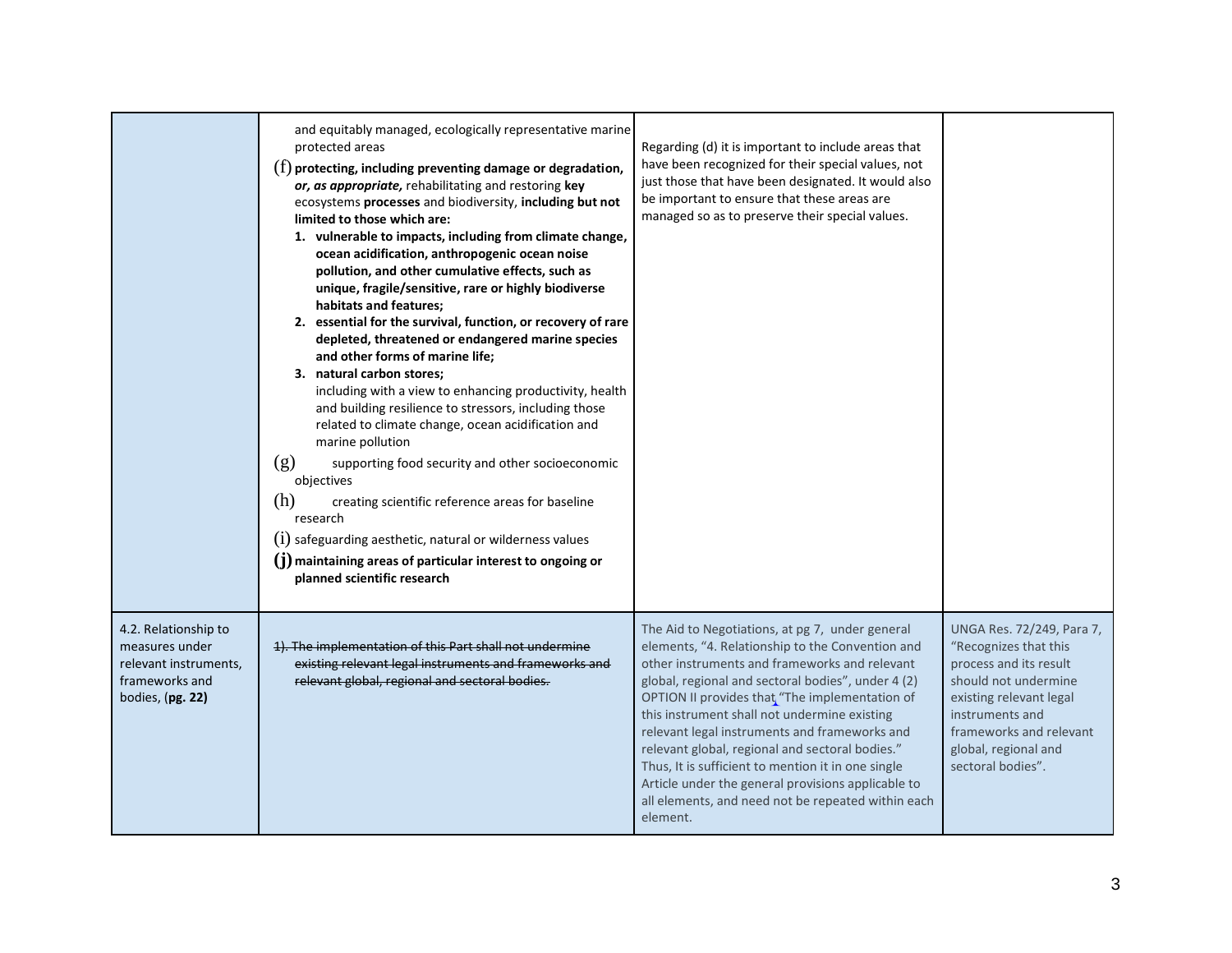| 4.2 Promotion of<br>coherence and<br>complementarity in<br>measures related to<br>area-based<br>management tools,<br>including marine<br>protected areas, (pg<br>23) | <b>OPTION I:</b><br>2) States Parties shall promote coherence and<br>complementarity in measures related to area-based<br>management tools, including marine protected areas,<br>through:<br>(HSA recommend combining Option A & B): the global<br>overarching framework for the recognition, establishment,<br>implementation, enforcement, monitoring and review of<br>such measures set out in this Part, including in particular a<br>global network of marine protected areas.<br>3) Option B: Measures related to area-based management<br>tools, including marine protected areas, may be<br>established, in accordance with this Part, to complement<br>measures designated under existing instruments and<br>frameworks and relevant global, regional and sectoral<br>bodies<br>4) Option B: Without prejudice to the mandates of existing<br>relevant legal instruments and frameworks and relevant<br>global, regional and sectoral bodies, ABMTs, including<br>marine protected areas, established under such<br>instruments, frameworks and bodies shall may be<br>recognized under this instrument, provided that such<br>measures are established in accordance with the<br>requirements set out in this Part.<br>5) Non-recognition of a measure established under an<br>existing relevant legal instrument or framework or a<br>relevant global, regional or sectoral body under this<br>instrument shall not affect the legal effect of that<br>measure in relation to the Parties to that instrument,<br>framework or body. | The Treaty should provide a global overarching<br>framework for the establishment and effective<br>implementation of ABMTs including MPAs, in<br>particular a global network of MPAs. Although<br>there are uncertainties around what measures<br>would constitute ABMTs under this part, it is<br>important to "future proof" the Treaty to allow it<br>to fill gaps and provide a framework for new/<br>emerging activities which are not under the<br>competence of existing bodies.<br>ABMTs/MPAs may be established to complement<br>regional and sectoral action.<br>There should be a process, upon initiative of State<br>Party(ies), for the global recognition of MPAs<br>already established under existing regional<br>frameworks, as long as they meet the requirement<br>under the Treaty. |  |
|----------------------------------------------------------------------------------------------------------------------------------------------------------------------|------------------------------------------------------------------------------------------------------------------------------------------------------------------------------------------------------------------------------------------------------------------------------------------------------------------------------------------------------------------------------------------------------------------------------------------------------------------------------------------------------------------------------------------------------------------------------------------------------------------------------------------------------------------------------------------------------------------------------------------------------------------------------------------------------------------------------------------------------------------------------------------------------------------------------------------------------------------------------------------------------------------------------------------------------------------------------------------------------------------------------------------------------------------------------------------------------------------------------------------------------------------------------------------------------------------------------------------------------------------------------------------------------------------------------------------------------------------------------------------------------------------------------------------------|----------------------------------------------------------------------------------------------------------------------------------------------------------------------------------------------------------------------------------------------------------------------------------------------------------------------------------------------------------------------------------------------------------------------------------------------------------------------------------------------------------------------------------------------------------------------------------------------------------------------------------------------------------------------------------------------------------------------------------------------------------------------------------------------------------|--|
| Enhanced cooperation<br>and coordination (pg<br>24)                                                                                                                  | 1) Cooperation and coordination between relevant legal<br>instruments and frameworks and relevant global, regional<br>and sectoral bodies, with regard to area-based                                                                                                                                                                                                                                                                                                                                                                                                                                                                                                                                                                                                                                                                                                                                                                                                                                                                                                                                                                                                                                                                                                                                                                                                                                                                                                                                                                           | Strong support for the need to enhance cooperation<br>and coordination among existing frameworks and<br>bodies (para 1), but via the Treaty and not via                                                                                                                                                                                                                                                                                                                                                                                                                                                                                                                                                                                                                                                  |  |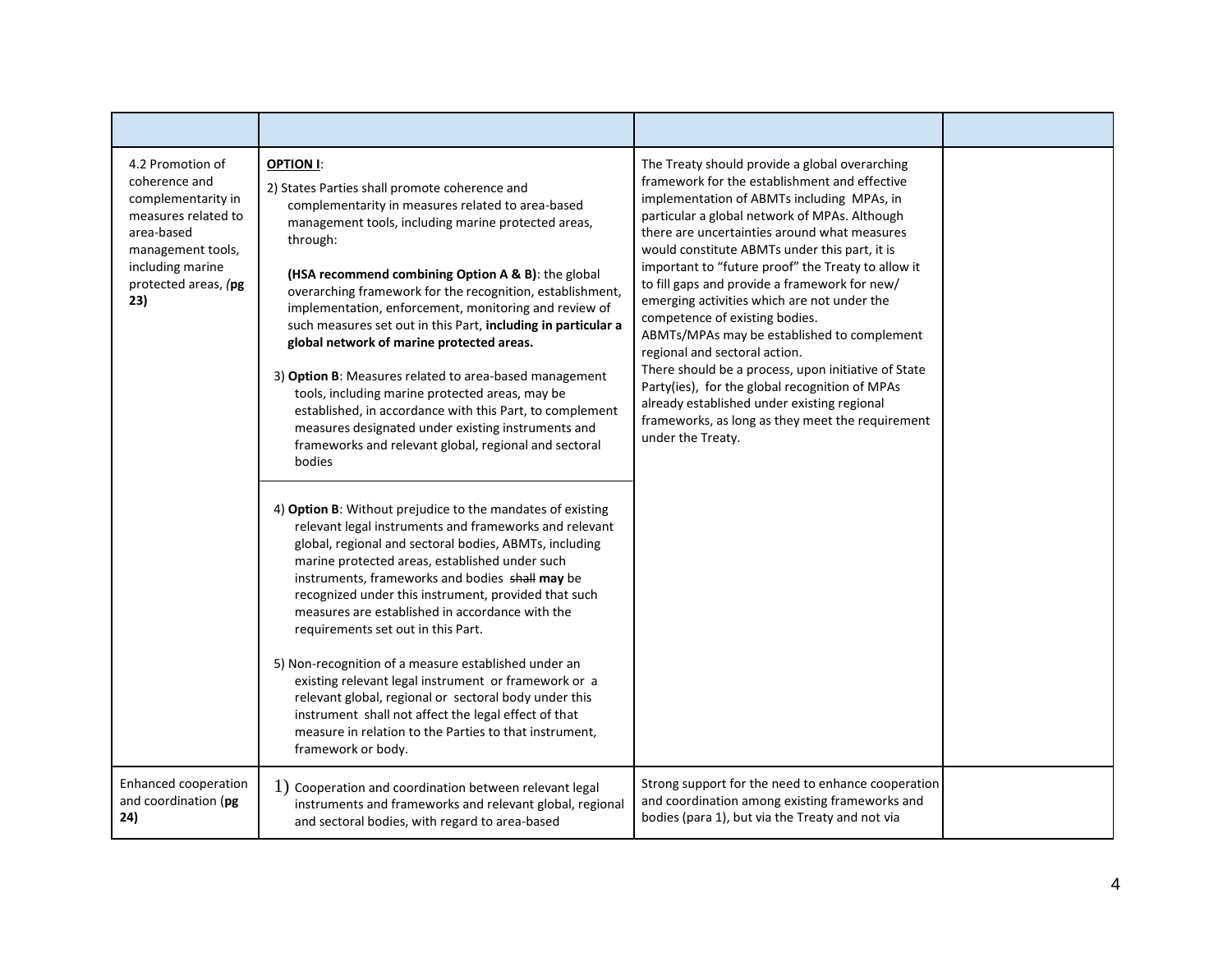|                                                                                                                                                                                                                                   | management tools, including marine protected areas,<br>shall be enhanced, without prejudice to their respective<br>mandates.<br>[NEW TEXT<br>(2) "The Conference of the Parties shall facilitate<br>coordination and cooperation between regional and<br>sectoral organizations and the bodies of the Instrument,<br>including through the consultation processes on the<br>establishment of ABMTs, including MPAs under the<br>instrument".<br>NEW (3) [EX OPTION II (2)] States Parties shall promote<br>coherence and complementarity in measures related to<br>area-based management tools, including marine<br>protected areas, through:<br>a) NEW TEXT: advancing and promoting the<br>implementation of such measures within existing<br>relevant legal instruments and relevant regional and<br>sectoral bodies.<br>b) [Revised text of Option II, Option C]: the application of<br>the requirement set out in this part for advancing and<br>promoting consultation, cooperation and information<br>sharing between relevant global, regional and sectoral<br>bodies. | external coordination mechanisms (as suggested in<br>(2) Options I, II, III, IV. which we do not support).<br>External coordination mechanisms risk to lead to<br>regional/sectoral implementation replicating the<br>same fragmentation we are trying to overcome.<br>Dictating to regional/sectoral bodies how they<br>should coordinate among themselves would<br>inevitably risk undermining them. Instead, we<br>recommend that the CoP will facilitate cooperation<br>for instance via MoUs between the instrument and<br>sectoral bodies, and via the public consultation<br>processes for the establishment of MPA/ABMTs. |                                                                                                                                                                                                                   |
|-----------------------------------------------------------------------------------------------------------------------------------------------------------------------------------------------------------------------------------|--------------------------------------------------------------------------------------------------------------------------------------------------------------------------------------------------------------------------------------------------------------------------------------------------------------------------------------------------------------------------------------------------------------------------------------------------------------------------------------------------------------------------------------------------------------------------------------------------------------------------------------------------------------------------------------------------------------------------------------------------------------------------------------------------------------------------------------------------------------------------------------------------------------------------------------------------------------------------------------------------------------------------------------------------------------------------------|-----------------------------------------------------------------------------------------------------------------------------------------------------------------------------------------------------------------------------------------------------------------------------------------------------------------------------------------------------------------------------------------------------------------------------------------------------------------------------------------------------------------------------------------------------------------------------------------------------------------------------------|-------------------------------------------------------------------------------------------------------------------------------------------------------------------------------------------------------------------|
| Respect for the rights<br>of coastal States over<br>all areas under their<br>national jurisdiction,<br>including the<br>continental shelf<br>within and beyond<br>200 nautical miles and<br>the exclusive<br>economic zone, pg.25 | <b>OPTION II:</b> This Part is without prejudice to the rights,<br>jurisdiction, freedoms and duties of States under the<br>Convention, including the sovereign rights and jurisdiction of<br>coastal States in areas within their national jurisdiction,<br>including the continental shelf within and beyond 200 nautical<br>miles and the exclusive economic zone.                                                                                                                                                                                                                                                                                                                                                                                                                                                                                                                                                                                                                                                                                                          | It is important to acknowledge that with rights also<br>come duties of States in these areas.                                                                                                                                                                                                                                                                                                                                                                                                                                                                                                                                     | - UN Fish Stocks<br>Agreement, Art. 4<br>[Nothing in this]<br>Agreement shall<br>prejudice the rights,<br>jurisdiction and<br>duties of States under<br>the Convention]<br>- Agreement on port<br>State measures, |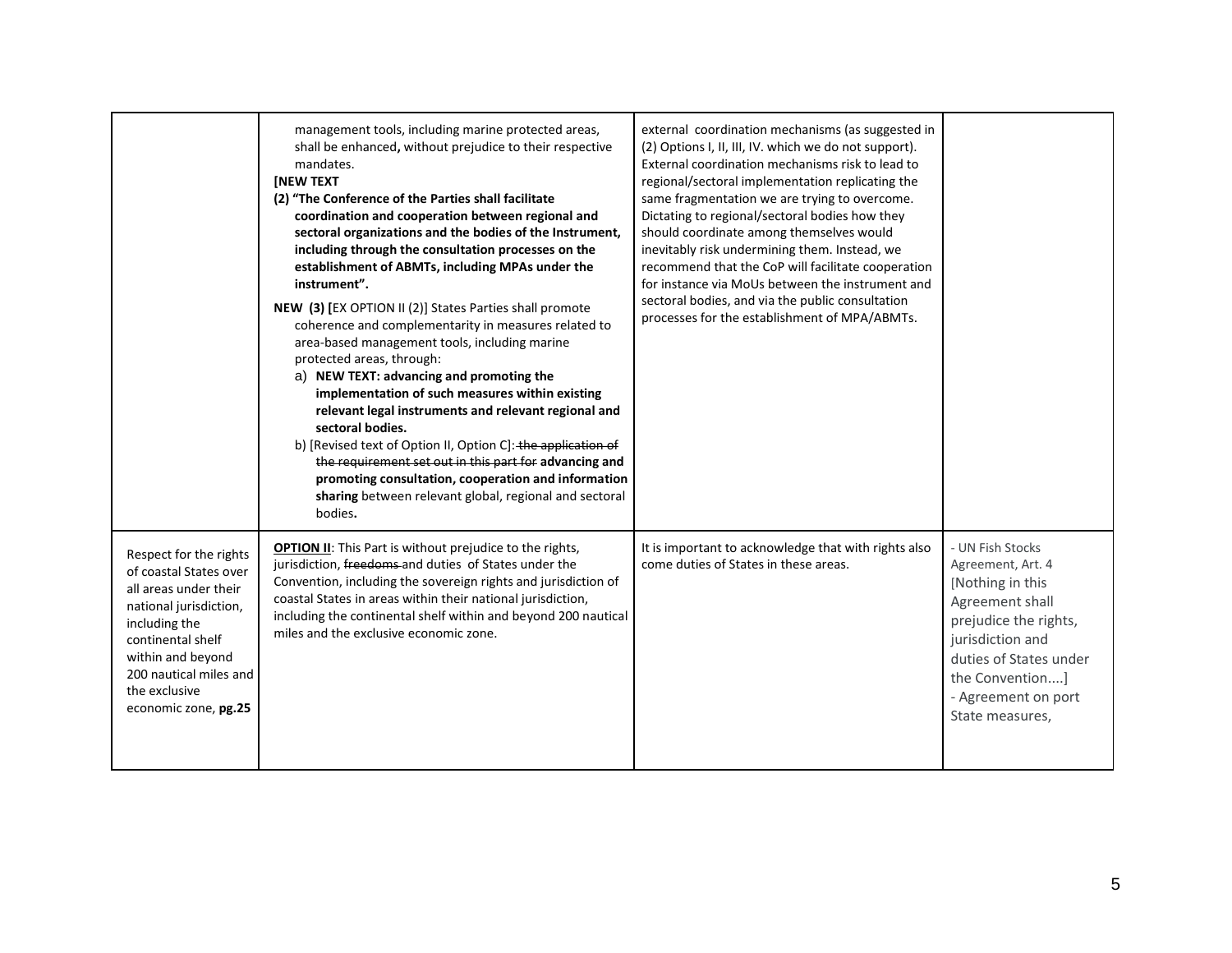| Relationship between<br>measures under this<br>instrument and those<br>established by adjacent<br>coastal States,<br>including issues of<br>compatibility p. 25 | <b>OPTION II:</b> In establishing measures under this Part, States<br>Parties shall have due regard to the rights and legitimate<br>interests of coastal States. Consultations shall be undertaken<br>with the States concerned, including coastal States, in<br>accordance with the process established under this Part, with a<br>view to with a view to avoiding infringement of such rights and<br>interests. adverse negative impacts on the marine<br>environment.                                                                                                                                                                                                                                                                                                                                                                               | ABNJ and NJ conservation measure should<br>seek to be compatible and harmonised.                                                                                                                                                                                                                                                                                                                                                                                                                                                                                                                                                                                                                                                                                                                                                                                                                                                                                                                                                                                                                                                                                                                          |                                                                                                                                                     |
|-----------------------------------------------------------------------------------------------------------------------------------------------------------------|--------------------------------------------------------------------------------------------------------------------------------------------------------------------------------------------------------------------------------------------------------------------------------------------------------------------------------------------------------------------------------------------------------------------------------------------------------------------------------------------------------------------------------------------------------------------------------------------------------------------------------------------------------------------------------------------------------------------------------------------------------------------------------------------------------------------------------------------------------|-----------------------------------------------------------------------------------------------------------------------------------------------------------------------------------------------------------------------------------------------------------------------------------------------------------------------------------------------------------------------------------------------------------------------------------------------------------------------------------------------------------------------------------------------------------------------------------------------------------------------------------------------------------------------------------------------------------------------------------------------------------------------------------------------------------------------------------------------------------------------------------------------------------------------------------------------------------------------------------------------------------------------------------------------------------------------------------------------------------------------------------------------------------------------------------------------------------|-----------------------------------------------------------------------------------------------------------------------------------------------------|
| 4.3 Process in<br>relation to ABMTs,<br>including MPAs p. 25                                                                                                    |                                                                                                                                                                                                                                                                                                                                                                                                                                                                                                                                                                                                                                                                                                                                                                                                                                                        |                                                                                                                                                                                                                                                                                                                                                                                                                                                                                                                                                                                                                                                                                                                                                                                                                                                                                                                                                                                                                                                                                                                                                                                                           |                                                                                                                                                     |
| 4.3.2 Designation<br>process (pg. 27)<br>$(i)$ Proposal                                                                                                         | <b>OPTION I:</b><br>1) Option A: Proposals may be submitted by:<br>(a) States Parties<br>$(b)$ Option 1: States parties and non-States parties,<br>on the understanding that the latter would be<br>bound by any relevant measures established;<br>Option 2: States entitled to become parties;<br>(C) Option 2: relevant global, regional and sectoral<br>bodies together with [sponsored by] States<br>Parties<br>$(d)$ the scientific/technical body set forth in Part<br>based on a mandate from the decision-making<br>body<br>(e) Natural or juridical persons sponsored by a State<br>party;<br>(f) civil society, as contributors to other proponents<br>[sponsored by a State Party]<br>2) Proposals may shall be submitted to:<br>Option C: The secretariat set forth in Part<br>3) Proposals shall be based on the best scientific evidence | We are in support of having elements of the<br>proposal listed in the Agreement, as per Option A<br>(or an Annex to be adopted at the same time?)<br>rather than having them developed later on by the<br>CoP. However, the current list is complex and<br>would make it very difficult for proposals to be put<br>forward based on the amount and type of data<br>needed. We recommend to introduce some<br>flexibility ("may") to ensure that we don't end up<br>making it impossible to put forward proposals.<br>Following the process in CCAMLR we recommend<br>that the proposal includes primary elements of a<br>management plan, indicating conservation<br>measures to be adopted and including activities<br>that may be restricted, managed or prohibited in<br>the MPA. Primary elements of a<br>research/monitoring plan should be also part of<br>the proposal. A detailed management plan (and a<br>research/monitoring plan), once finalised could be<br>annexed to the MPA.<br>We firmly stand against having "sunset clauses"<br>indicating the duration of the MPA, as it's<br>conservation objectives are long-term and areas<br>can be used as scientific reference areas. However, | - Conservation Measure<br>91-04 (2011) General<br>framework for the<br>establishment of CCAMLR<br>Marine Protected Areas.<br>Paragraphs 3, 4 and 5. |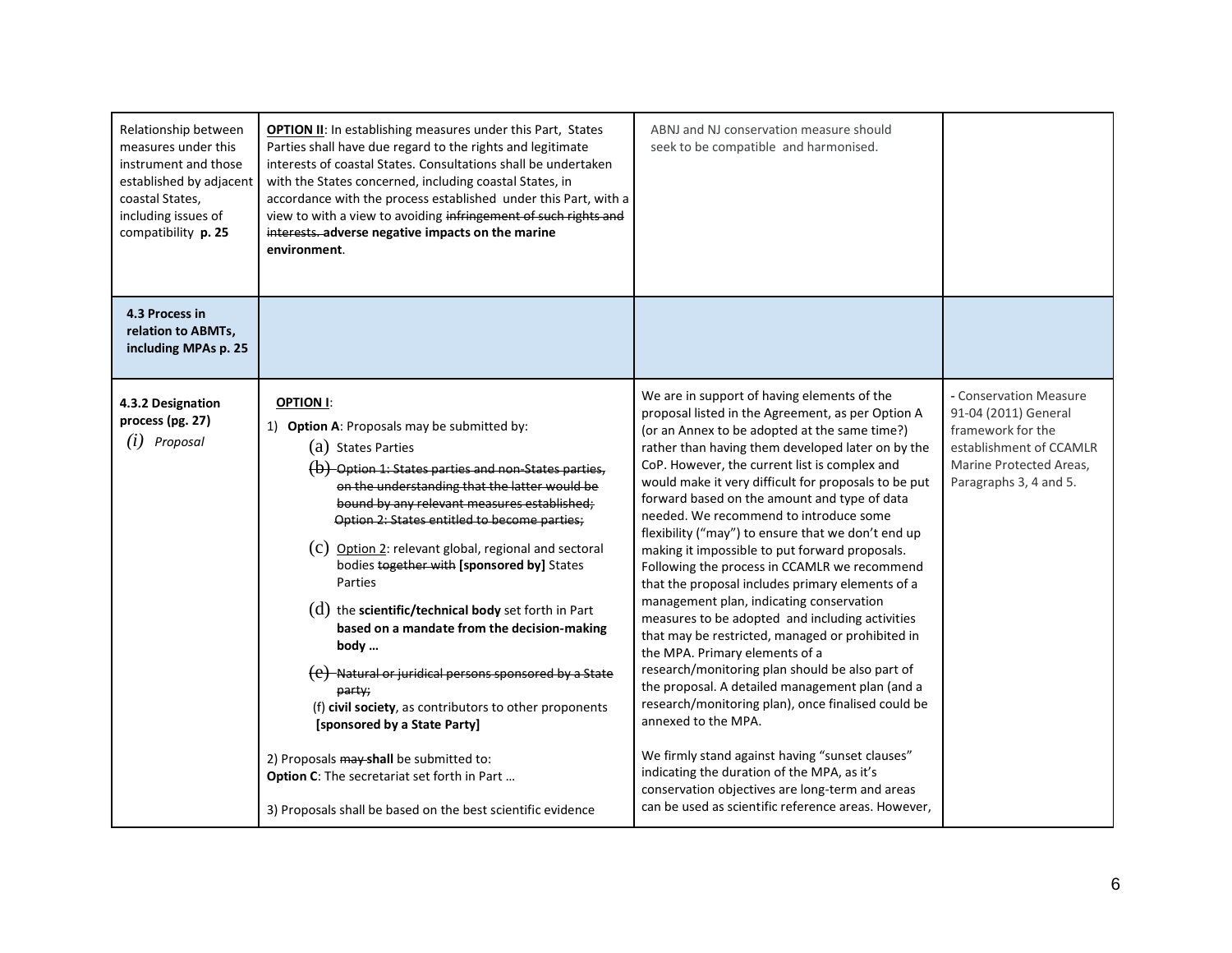|                                                                   | available, apply the precautionary approach/principle and the<br>ecosystem approach, and take into account relevant<br>traditional knowledge of indigenous peoples and local<br>communities.                                                                                                                                                                                                                                                                                                                                                                                                                                                                 | MPAs and associated conservation measures can<br>be reviewed and amended based on best scientific<br>information to make sure they are fit to meet their<br>objectives.                                                                                                                                                                                                                                                 |  |
|-------------------------------------------------------------------|--------------------------------------------------------------------------------------------------------------------------------------------------------------------------------------------------------------------------------------------------------------------------------------------------------------------------------------------------------------------------------------------------------------------------------------------------------------------------------------------------------------------------------------------------------------------------------------------------------------------------------------------------------------|-------------------------------------------------------------------------------------------------------------------------------------------------------------------------------------------------------------------------------------------------------------------------------------------------------------------------------------------------------------------------------------------------------------------------|--|
|                                                                   | 4) Option A: Required elements of proposals may include:<br>$[]$<br>(m) Option 1: primary elements for a draft<br>management plan, including<br>Option 2: Conservation and management measures to be<br>adopted to reach the specified objective, based on the best<br>available scientific information, including activities that are<br>restricted, prohibited, or managed in the ABMTs,<br>including MPA or parts thereof<br>$(n)$ Priority elements for a Monitoring, research and<br>review plan, including priority elements<br>$(0)$ Option 1: A duration, which is linked to the<br>conservation and sustainable use objectives<br>Option 2: No text |                                                                                                                                                                                                                                                                                                                                                                                                                         |  |
| (ii) Consultation on<br>and assessment of the<br>proposal (p. 28) | OPTION I:<br>(1) Consultation on proposals shall be inclusive, transparent<br>and open to all relevant stakeholders. The consultation<br>process shall be facilitated by the Secretariat set forth in<br>Part.<br>(2) Option C: No text                                                                                                                                                                                                                                                                                                                                                                                                                      | Listing stakeholders that need to be consulted<br>may unnecessarily delay the negotiations. It will<br>be helpful to clarify that this is a function that we<br>want the Secretariat to carry out.<br>We suggest deleting reference to "relevant"<br>stakeholders to be as inclusive as possible                                                                                                                        |  |
|                                                                   | 3) The proposal shall be published by the Secretariat set<br>forth in Part<br>4) Any contributions received during the consultation<br>process shall be published by the secretariat.<br>5) The consultation period shall be time-bound.<br>6) The proponents shall consider the contributions received<br>during the consultation period and may revise the proposal<br>to reflect those contributions.<br>7) Option A: The scientific/technical body set forth in Part                                                                                                                                                                                     | We are supporting a Scientific Committee as part<br>of the institutional framework of the Treaty. Other<br>options relying on external bodies may lead to a<br>dangerous "forum shopping" for the assessment of<br>proposals. We can guarantee the independence of<br>the Scientific Committee by making sure that the<br>Committee is composed by a poll of independent<br>experts- including those nominated by NGOs. |  |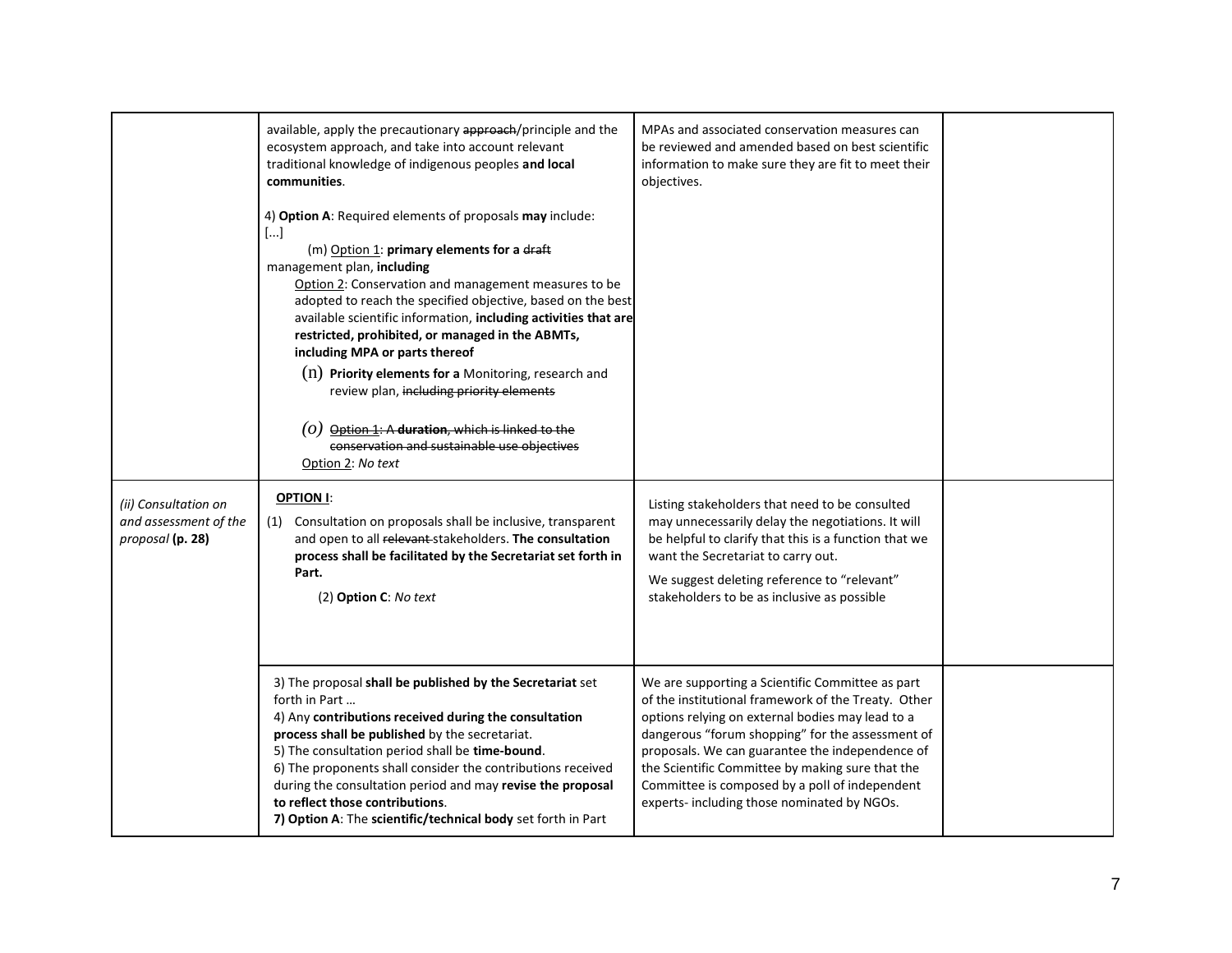|                                   | shall review the proposal and any comments received<br>during the consultation process and make a<br>recommendation to the decision- making body/forum-set<br>forth in Part                                                                                                                                                                                                                                                                                                                                                                                                                                                                                                                                                                                                                                                                                                                                                                                                                                                                                                                                                                                                                                                                                                                                                                                                                                                                                                                                                                                                                                                                                     |                                                                                                                                                                                                                                                                                                                                                                                                                                                                                                                                                                                                                                                                                                                                                                                                                                                                            |                                                                                                                                                                                                                                                                                                                                                                                                                                                                                                                                                                                                                           |
|-----------------------------------|-----------------------------------------------------------------------------------------------------------------------------------------------------------------------------------------------------------------------------------------------------------------------------------------------------------------------------------------------------------------------------------------------------------------------------------------------------------------------------------------------------------------------------------------------------------------------------------------------------------------------------------------------------------------------------------------------------------------------------------------------------------------------------------------------------------------------------------------------------------------------------------------------------------------------------------------------------------------------------------------------------------------------------------------------------------------------------------------------------------------------------------------------------------------------------------------------------------------------------------------------------------------------------------------------------------------------------------------------------------------------------------------------------------------------------------------------------------------------------------------------------------------------------------------------------------------------------------------------------------------------------------------------------------------|----------------------------------------------------------------------------------------------------------------------------------------------------------------------------------------------------------------------------------------------------------------------------------------------------------------------------------------------------------------------------------------------------------------------------------------------------------------------------------------------------------------------------------------------------------------------------------------------------------------------------------------------------------------------------------------------------------------------------------------------------------------------------------------------------------------------------------------------------------------------------|---------------------------------------------------------------------------------------------------------------------------------------------------------------------------------------------------------------------------------------------------------------------------------------------------------------------------------------------------------------------------------------------------------------------------------------------------------------------------------------------------------------------------------------------------------------------------------------------------------------------------|
| (iii) Decision-making<br>(pq. 29) | OPTION I:<br>(1) The decision-making body/forum set forth in Part  shall<br>take decisions on:<br>Option A: the establishment designation of:<br>[suggest combining Option 1 and Option 2]: area-based<br>management tools, including marine protected<br>areas, including associated conservation and<br>management measures, in light of the scientific<br>advice or recommendations and the contributions<br>received during the consultation and assessment<br>process established under this Part.<br>(2) Option B: As a general rule, decision-making by the<br>decision-making body/forum set forth in Part  under<br>paragraph (1) shall be by consensus. If all efforts to reach<br>consensus have been exhausted, the following voting<br>procedure shall apply  Decisions of the conference on<br>substantive matters shall be taken by a two-thirds<br>majority of the representatives present and voting,<br>before which, the presiding officer shall inform the<br>conference that every effort to reach agreement by<br>consensus has been exhausted<br>(3) Option A: The consent of adjacent coastal States shall be<br>required to establish measures under paragraph (1).<br><b>Option B: No text</b><br>(4) In circumstances where a decision taken under<br>paragraph (1) may impact on the activities regulated by a<br>global, regional or sectoral body, or require the cooperation<br>of such a body, the decision-making body/forum set forth<br>in  shall request the secretariat to communicate that<br>decision to the relevant global, regional or sectoral body<br>and request its cooperation in giving effect to the decision. | To change the status quo, Parties to the Treaty,<br>acting via a CoP, need to be empowered to<br>establish (rather than simply designate) ABMTs,<br>including MPAs with concrete conservation<br>measures, following the recommendations of<br>the Scientific Committee and the results of the<br>consultation process with relevant stakeholders.<br>To avoid deadlocks and paralysis, decisions need<br>to be taken by qualified majority voting, when<br>consensus is not possible. Adjacent coastal<br>States will be consulted and their interests will<br>be carefully balanced against the interests of<br>the international community to conserve BBNJ<br>("due regard" as a two way street) but their<br>consent should not required in order to<br>establish an ABMT/MPA, not to upset the<br>delicate balance of rights and jurisdictions set<br>out in UNCLOS. | On voting procedure,<br>see:<br>- UNGA Res 72/249,<br>Para, 19<br>-Charter of the United<br>Nations, Art.18. --<br>- Convention on the<br>Conservation and<br>Management of High<br>Seas Fishery Resources<br>in the South Pacific<br>Ocean, Art.16<br>On<br>the<br>interactions<br>between coastal States<br>and other States:<br>Continental shelf (within<br>and beyond 200 nautical<br>miles): exercise of rights by<br>coastal State must not<br>infringe or result in any<br>unjustifiable interference<br>with rights and freedoms of<br>other States as provided for<br>in the Convention (UNCLOS,<br>Article 78) |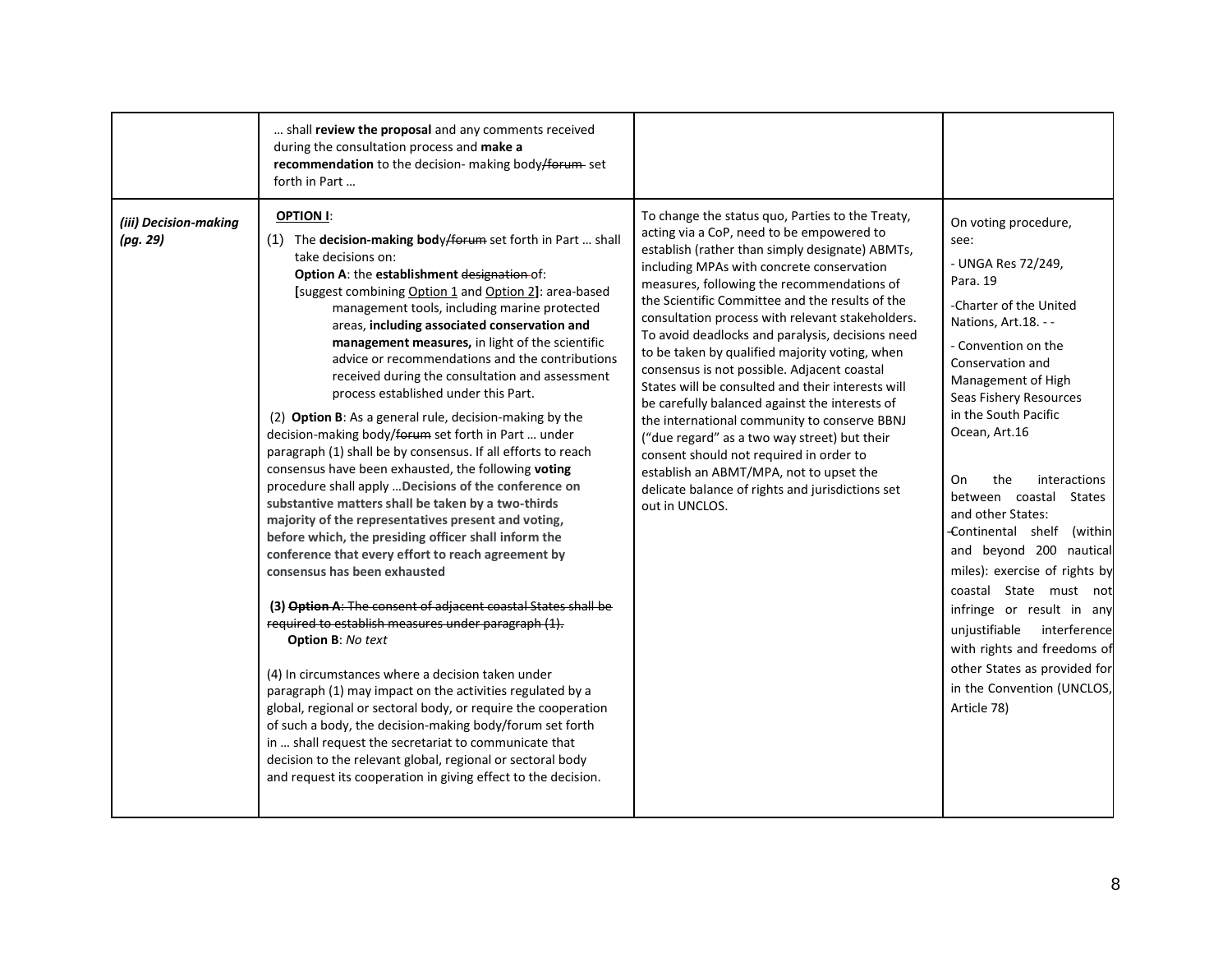| 4.4<br>Implementation<br>(pg 30)      | <b>Option I</b><br>1)<br>States Parties shall ensure that processes and activities<br>under their jurisdiction or control are conducted<br>consistently with measures adopted under this Part.<br>2)<br>States Parties shall ensure compliance by their nationals<br>and vessels flying their flags and enforcement of<br>measures adopted in conformity with this Part.<br>3)<br>States Parties shall promote the adoption of<br>complementary measures within competent global,<br>regional and sectoral bodies of which they are members<br>to support the conservation and management objectives<br>of measures adopted under this Part.<br>4)<br>Nothing in this instrument prevents a State Party from<br>adopting measures with respect to their nationals,<br>vessels or with regard to activities and processes under<br>their jurisdiction or control additional or more stringent<br>to those adopted under this Part, in conformity with<br>international law.<br>5)<br>States Parties shall encourage request non-parties to this<br>instrument whose activities, vessels, or nationals<br>operate in the newly established ABMT/MPA to adopt<br>measures to support the conservation and management<br>objectives of measures areas adopted under this Part and<br>shall also take measures consistent with international<br>law to deter activities by non-Parties that undermine<br>the effective implementation of such measures. | State Parties will be primarily responsible to<br>implement measures on their nationals [to be<br>added], vessels and activities under jurisdiction<br>and control while at the same time promoting the<br>adoption of measures by competent bodies to<br>which they are members and encouraging non-<br>Parties to cooperate in achieving the objectives of<br>the measures adopted under the Treaty. This is<br>fully in line with international law. Alternatively<br>leaving implementation exclusively to regional and<br>sectoral bodies would replicate the same<br>fragmentation that this Treaty intend to remedy to.<br>It would also trigger the proliferation of "paper<br>parks" with no effective protection in place. As the<br>experience with the UN Fish Stocks Agreement tells<br>us, relying on external bodies for implementation<br>would not ensure effective action.<br>As mentioned in the previous section (see<br>consultation, point 4), upon establishment of a<br>new area, the Secretariat set forth under this<br>Agreement should inform and coordinate with<br>regional and sectoral organisations to ensure that<br>complementary action is taken. | -- On the relation with<br>non-Parties, see SPRFMO<br>Art. 32.3<br>- Agreement on Port State<br>Measures, Article 23<br>- on the right of Parties to<br>adopt stricter measures:<br>see e.g., Article 2.3 of the<br><b>Ballast Water Convention.</b><br>Section on General<br>Obligations. "Nothing in<br>this Convention shall be<br>interpreted as preventing<br>a Party from taking,<br>individually or jointly with<br>other Parties, more<br>stringent measures with<br>respect to the prevention,<br>reduction or elimination of<br>the transfer of Harmful<br>Aquatic Organisms and<br>Pathogens through<br>the control and<br>management of ships".<br><b>Ballast Water and</b><br>Sediments, consistent with<br>international<br>law. |
|---------------------------------------|----------------------------------------------------------------------------------------------------------------------------------------------------------------------------------------------------------------------------------------------------------------------------------------------------------------------------------------------------------------------------------------------------------------------------------------------------------------------------------------------------------------------------------------------------------------------------------------------------------------------------------------------------------------------------------------------------------------------------------------------------------------------------------------------------------------------------------------------------------------------------------------------------------------------------------------------------------------------------------------------------------------------------------------------------------------------------------------------------------------------------------------------------------------------------------------------------------------------------------------------------------------------------------------------------------------------------------------------------------------------------------------------------------------------------------------------------|---------------------------------------------------------------------------------------------------------------------------------------------------------------------------------------------------------------------------------------------------------------------------------------------------------------------------------------------------------------------------------------------------------------------------------------------------------------------------------------------------------------------------------------------------------------------------------------------------------------------------------------------------------------------------------------------------------------------------------------------------------------------------------------------------------------------------------------------------------------------------------------------------------------------------------------------------------------------------------------------------------------------------------------------------------------------------------------------------------------------------------------------------------------------------------------|------------------------------------------------------------------------------------------------------------------------------------------------------------------------------------------------------------------------------------------------------------------------------------------------------------------------------------------------------------------------------------------------------------------------------------------------------------------------------------------------------------------------------------------------------------------------------------------------------------------------------------------------------------------------------------------------------------------------------------------------|
| 4.5 Monitoring and<br>review (pg. 31) | Option I<br>$\Gamma$<br>States Parties shall monitor [according to the<br>monitoring plan] and report annually to the body set<br>forth in Part  on the implementation of measures<br>such as area-based management tools, including<br>marine protected areas and associated conservation                                                                                                                                                                                                                                                                                                                                                                                                                                                                                                                                                                                                                                                                                                                                                                                                                                                                                                                                                                                                                                                                                                                                                         | There should be regular monitoring by State<br>Parties and a regular process under the Treaty to<br>review the effectiveness of the AMBT/MPAs and<br>their conservation measures and progress made in<br>reaching their objectives. Such a review may lead<br>to amendments of the ABMTs/MPAs and<br>associated measures based on best available                                                                                                                                                                                                                                                                                                                                                                                                                                                                                                                                                                                                                                                                                                                                                                                                                                      | On reporting-see:<br>UNGA 61/105 and OSPAR<br>recommendation 2012/01,<br>Art. 5.1.                                                                                                                                                                                                                                                                                                                                                                                                                                                                                                                                                                                                                                                             |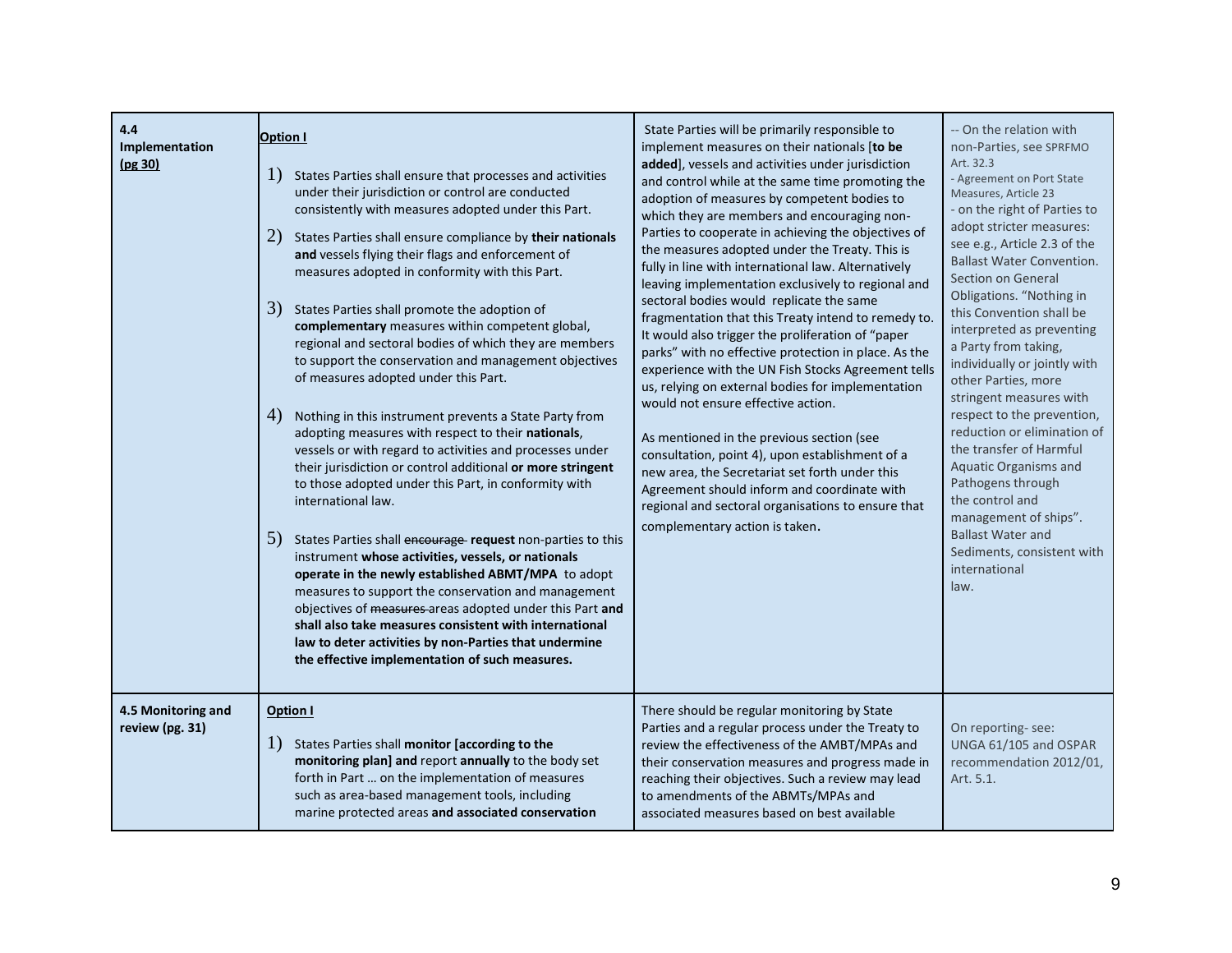| and management measures established designated<br>under this Part.<br>2)<br>Measures such as area-based management tools,<br>including marine protected areas and associated<br>conservation measures established designated<br>under this Part, shall be monitored and periodically<br>reviewed thought the reports submitted by States<br>by:                                    | science, to ensure they are fit to meet their<br>objectives. As the experience with the UNFSA tells<br>us, relying exclusively on a review Conference<br>would not be enough to ensure effective<br>implementation of the Treaty. |  |
|------------------------------------------------------------------------------------------------------------------------------------------------------------------------------------------------------------------------------------------------------------------------------------------------------------------------------------------------------------------------------------|-----------------------------------------------------------------------------------------------------------------------------------------------------------------------------------------------------------------------------------|--|
| Option A: the scientific/ technical body set forth in Part                                                                                                                                                                                                                                                                                                                         |                                                                                                                                                                                                                                   |  |
| $3)$ The review under paragraph (2) shall assess the<br>status of conservation of the ABMT , including MPA<br>and the progress made in achieving their objectives<br>and provide advice and recommendations to the<br>decision- making body/forum set forth in Part                                                                                                                |                                                                                                                                                                                                                                   |  |
| 4)<br>Following the process of review, the decision-making<br>body/forum set forth in Part  shall, as necessary, take<br>decisions on:                                                                                                                                                                                                                                             |                                                                                                                                                                                                                                   |  |
| Option B: the amendment or revocation of ABMTs,<br>marine protected areas, including any associated<br>conservation and management measures, on the<br>basis of an adaptive management approach and<br>taking into account the best available science.                                                                                                                             |                                                                                                                                                                                                                                   |  |
| 5)[NEW] In addition, the scientific/technical committee<br>established under the Agreement should be tasked<br>by the decision-making body set forth in Partto<br>conduct a regular review of the effectiveness and<br>ecological coherence of the global MPA network in<br>order to identify gaps and recommend<br>amendments and/or areas that should be part of<br>the network. |                                                                                                                                                                                                                                   |  |
| 6) [Taken from Option II (A)]: The decision-making<br>body/forum set forth in Part  shall review<br>implementation of this instrument at regular<br>intervals, including through requesting and receiving                                                                                                                                                                          |                                                                                                                                                                                                                                   |  |